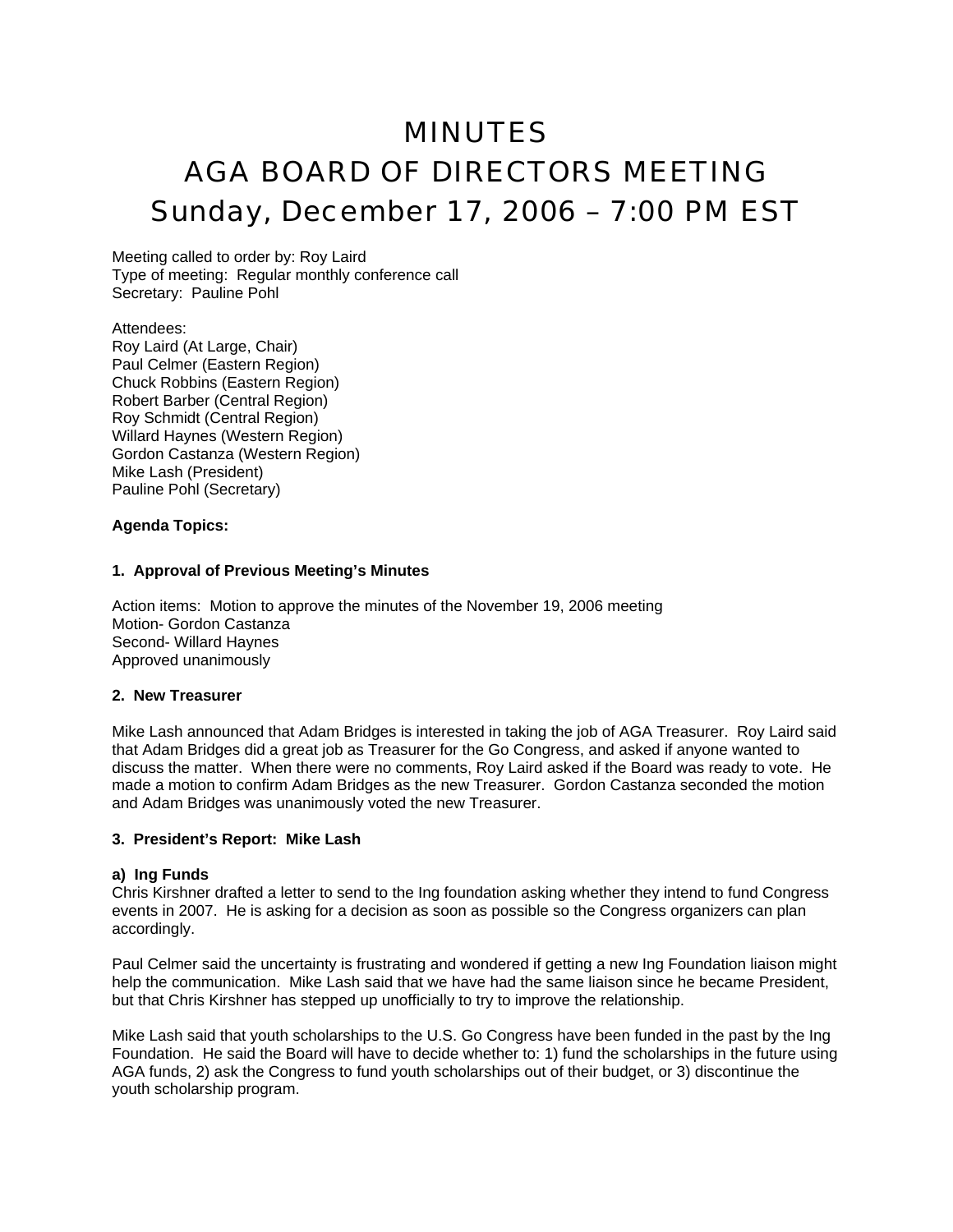Willard Haynes asked if we still have Ing funds in reserve and if we could continue to fund the youth scholarships using those reserves?

Mike Lash replied that since receiving the \$46,000 last month, the AGA is in the same position we were in last year when we decided to fund the Ing events at the Go Congress from reserves and hope to be reimbursed after the fact. He said that Chris Kirshner's letter may imply that if no commitment is made in advance that the tournaments and scholarships will end or if they continue may not be labeled as Ing events.

Chuck Robbins said that if the events are not advertised as Ing sponsored events, we will lose the ability to even ask for funding and wouldn't it be worth it to try to get sponsorship retroactively?

Mike Lash said that is what we did last year, and we can try it again.

Roy Laird said that nothing happened with the foundation's sponsorship until Mr. Yang was in town to push through the request. Without his help, it may be difficult to get help.

Mike Lash wondered if the letter is too harsh. Maybe instead of asking for a commitment by a certain date, we could just ask to change the channels of communication that haven't been effective lately.

## **b) Trip to Japan**

Mike Lash reported that his trip to Japan was a success. He met people from various international go organizations and was impressed with the Japan Pair Go Association. He attended the Professional Pair Go Tournament, which had live television commentary by Michael Redmond.

## **c) Summer Go Camps & AGA Financial Report**

Mike Lash reported that since the last Board meeting, the AGF settled their part of the finances from the summer youth go camps. The AGF paid \$7000, which made the net cost to the AGA \$900 for the two camps. In 2007, the AGF will provide more money (\$9000), but it will be restricted to providing scholarships for the 16 finalists from the Youth Go Championship. They will not provide any money for operational expenses or losses.

Chuck Robbins said that he found an error in the  $2^{nd}$  quarter report from Treasurer Ulo Tamm. He also questioned the decision to reduce the liability, "life member reserve". Roy Laird suggested that with Adam Bridges coming in as the new Treasurer, perhaps there can be a finance subcommittee for those on the Board who want to get more involved with the financial reports.

## **4. Rank Certification Proposal**

Roy Laird said there wasn't any new activity by the Rank Certification Committee since the last meeting. Willard Haynes moved to table the discussion until next meeting. Gordon Castanza seconded the motion and it was approved unanimously.

## **5. Complimentary Membership for Professionals**

Roy Schmidt said that the last remaining decision to make on this proposal is whether to offer complimentary membership for professionals not residing in the U.S.

Chuck Robbins said he thinks we should start small with the program and limit the participation to professionals residing in the U.S. for at least six months of the year. Bob Barber said that the cost is small, and it creates good will, so he thinks the program should be broadly applied. Roy Laird said he's inclined to be more liberal with the memberships, because there's no possible harm and the cost is small. Roy Schmidt said it's better to build bridges than to build walls. Willard Haynes agreed he'd like to be liberal with memberships, but he's concerned that professionals who don't live in the U.S. will feel entitled to represent the U.S. in international tournaments. Mike Lash said that the policy on selecting